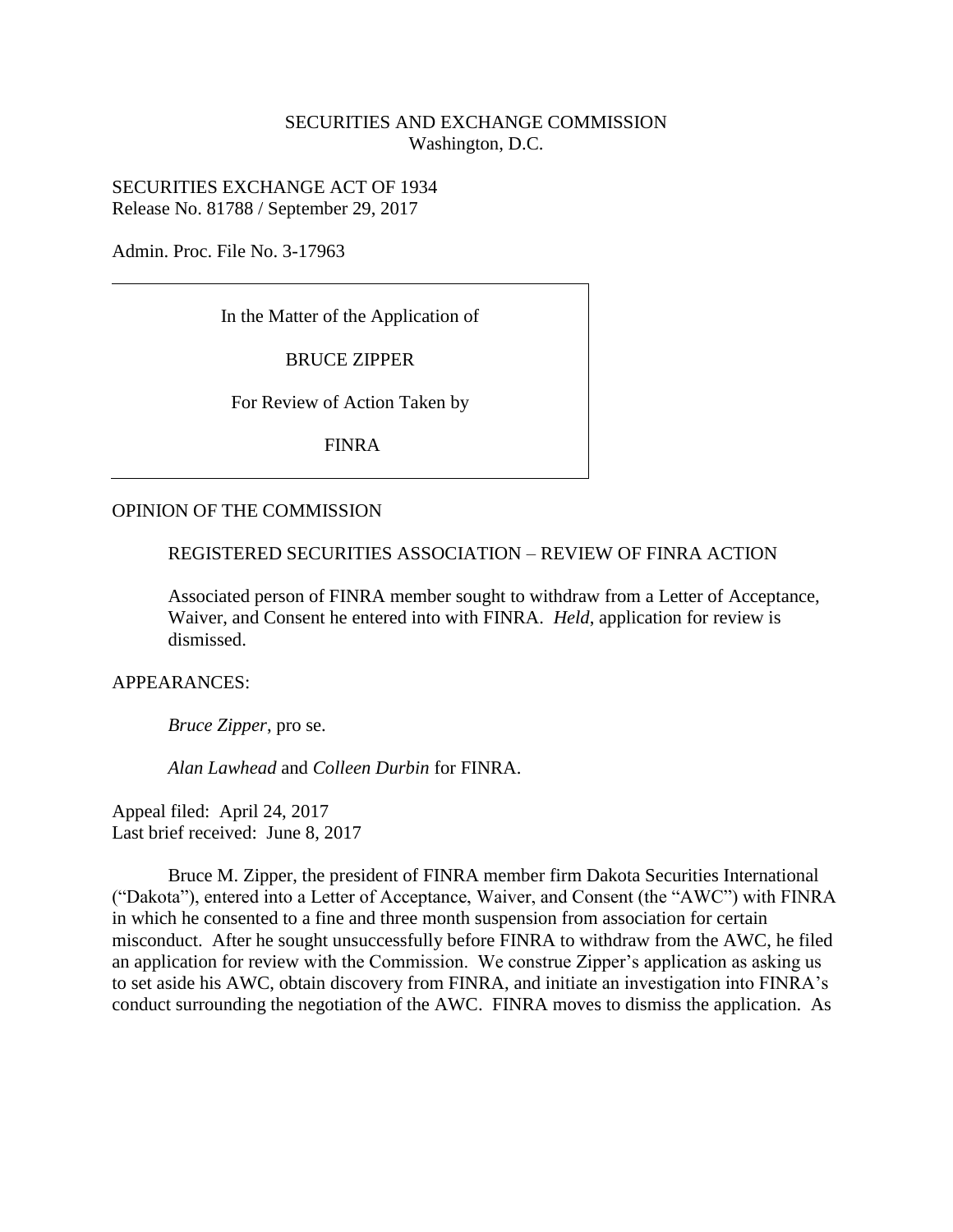explained below, we grant FINRA's motion and dismiss this review proceeding because Zipper's AWC is not appealable, he is not entitled to the relief he seeks, and his application is untimely.<sup>1</sup>

### **I. Background**

#### **A. Zipper entered into the AWC following FINRA's examination of Dakota in 2015.**

FINRA's Department of Member Regulation ("Member Regulation") conducted an examination of Dakota in 2015. On August 10, 2015, Member Regulation sent Zipper an Examination Disposition Letter (the "EDL") about the results of its examination. As relevant here, Member Regulation found that Dakota had failed to ensure that Zipper and another associated person had updated their Uniform Applications for Securities Industry Registration and Transfer ("Forms U4"). Member Regulation said it would caution Dakota for that misconduct rather than refer it to FINRA's Department of Enforcement ("Enforcement"), but noted that the caution "does not address, limit, or in any other way impact" other investigations. Zipper later denied receiving the EDL at the time, and said he was unaware that Member Regulation thought a caution was the appropriate response to Dakota's misconduct.

Following the EDL, Enforcement twice requested under FINRA Rule 8210 that Zipper appear for testimony under oath and provide information and documents with respect to Zipper's failure to update his Form U4 to include three judgments or liens against him.<sup>2</sup> Enforcement subsequently presented Zipper with a draft AWC in which Zipper would agree that he "willfully omitted to state a material fact on a Form U4" and that "this omission makes me subject to a statutory disqualification with respect to association with a member." Zipper would also "specifically and voluntarily" waive the right to appeal the AWC to the Commission or to a U.S. Court of Appeals. And he would consent to a three-month suspension from association in all capacities and a \$5,000 fine. Zipper accepted the AWC on April 1, 2016, and FINRA's National Adjudicatory Council Review Subcommittee accepted the AWC on April 22, 2016.

Although Zipper knew or should have known from reviewing the AWC before signing it that his suspension subjected him to a statutory disqualification, he told FINRA afterwards that he had not realized that was so, or that Dakota would have to submit a membership continuance application detailing the terms of his proposed continued association with Dakota.<sup>3</sup> On May 5, 2016, Zipper exchanged emails with Kevin Rosen, the FINRA counsel with whom he had negotiated the AWC. Zipper said that he would not have agreed to the AWC had he known he

3 *See Nicholas S. Savva*, Exchange Act Release No. 72485, 2014 WL 2887272, at \*2 (June 26, 2014) (describing statutory disqualifications and FINRA's eligibility proceedings).

 $\mathbf{1}$ Given this disposition, we deny FINRA's motion to stay the briefing schedule as moot.

<sup>2</sup> *See* FINRA Rule 8210(a) (requiring persons subject to FINRA's jurisdiction to provide testimony, information, or documents in connection with FINRA investigations); *Charles C. Fawcett, IV*, Exchange Act Release No. 56770, 2007 WL 3306105, at \*6 (Nov. 8, 2007) (stating that because FINRA lacks subpoena power Rule 8210 is "vitally important").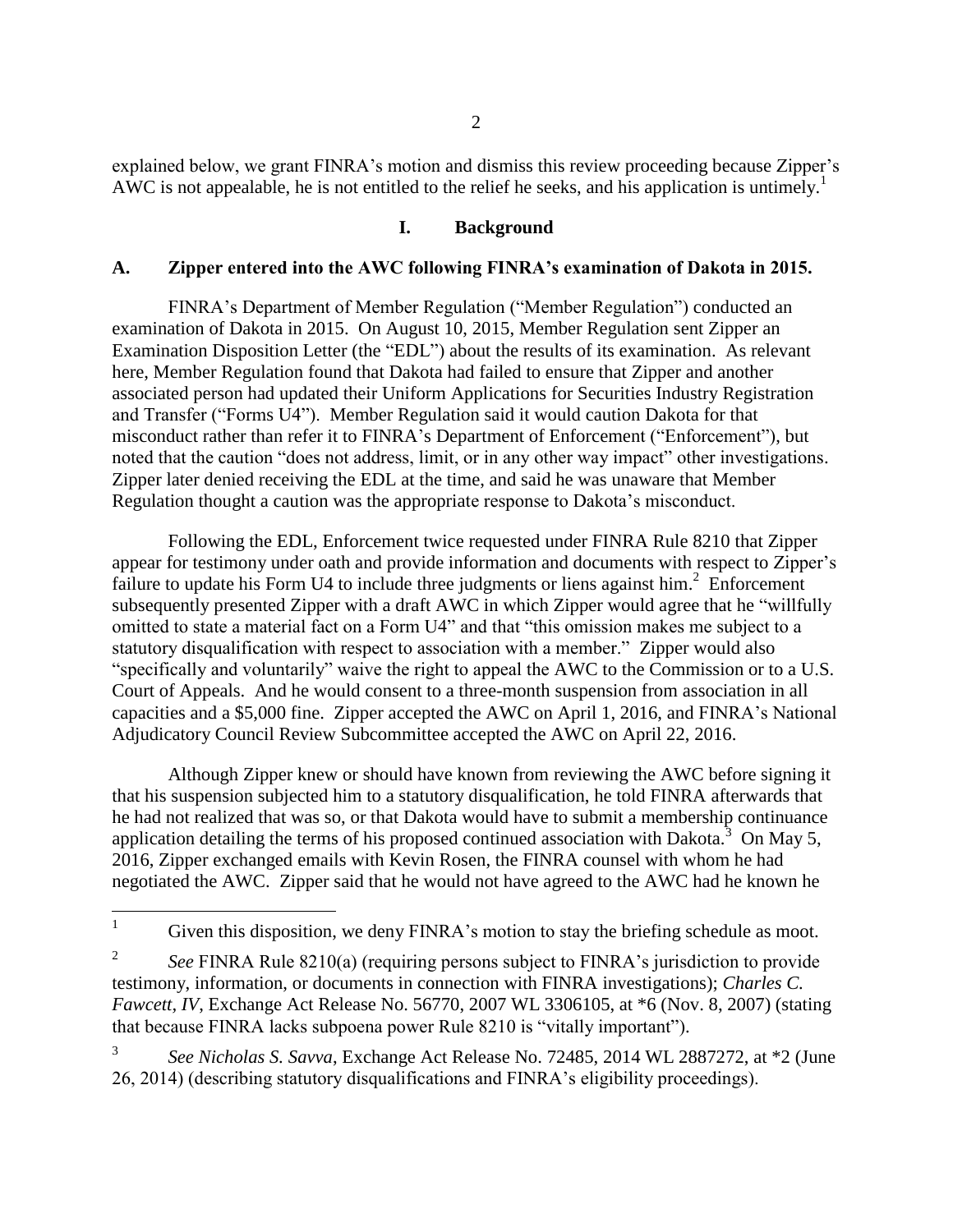would be subject to a statutory disqualification. Rosen directed Zipper's attention to the AWC's language pertaining to the statutory disqualification, and reminded him that they discussed it during settlement negotiations. Zipper then denied that he had understood that he would have to file a membership continuance application to remain associated with Dakota after his suspension, and he sought to "withdraw[]" from the AWC. Rosen again explained that Zipper had been made aware of the statutory disqualification and membership continuance application issues. Rosen also informed him that "[t]he AWC is final and not subject to your withdrawal." Zipper's 90-day suspension ran from May 31, 2016, to August 31, 2016.

### **B. FINRA continued to investigate other misconduct after Zipper entered into the AWC.**

After Zipper served his suspension, Enforcement informed him by phone that it was continuing to investigate other potential matters in connection with the examination of Dakota in 2015. On November 16, 2016, Zipper wrote Angela Brunelle, his contact in FINRA's Boca Raton office, an email stating that he believed that by agreeing to the AWC he "made a deal with FINRA enforcement . . . to settle the issues confronting Bruce Zipper and Dakota Securities relating to [the 2015 FINRA] exam." In this email, Zipper acknowledged his awareness of the EDL for the first time and asked Brunelle to "furnish the author" of the EDL.<sup>4</sup>

The next day, Enforcement counsel Gerard Murphy sent Zipper a letter reiterating the earlier phone conversation and requesting that he appear for an on-the-record interview about an exception uncovered in the 2015 examination relating to Dakota's noncompliance with FINRA Rule 3310 (Anti-Money Laundering Compliance Program). Zipper told Brunelle that he believed his AWC had "resolve[d] ALL issues" and that "FINRA [is] now reneging on the agreement." The record does not indicate whether anyone at FINRA responded to this assertion.

In a letter dated January 27, 2017, Zipper wrote to Yvette Panetta, the FINRA Deputy District Director who authored the EDL, to ask about FINRA's different treatment of him and Dakota. Panetta responded in a letter dated February 10, 2017, explaining that the EDL was "specific to the examination of Dakota," while the AWC dealt with Zipper's individual misconduct as revealed by the information Zipper provided under Rule 8210 in late 2015, which FINRA treated as a separate examination.

# **C. Zipper filed an application for review a year after entering into the AWC.**

On April 16, 2017, more than a year after FINRA accepted the AWC, Zipper filed an application for review with the Commission. Zipper argues that he entered into his AWC with a misunderstanding of what issues his AWC was resolving, and without knowing that Member Regulation viewed Dakota's misconduct as less serious than his own. He also asserts that

 $\frac{1}{4}$ Zipper's application for review asserted that he learned about the EDL for the first time in the fall of 2016 when he "requested certain papers relating to the FINRA Exam . . . for [his] files."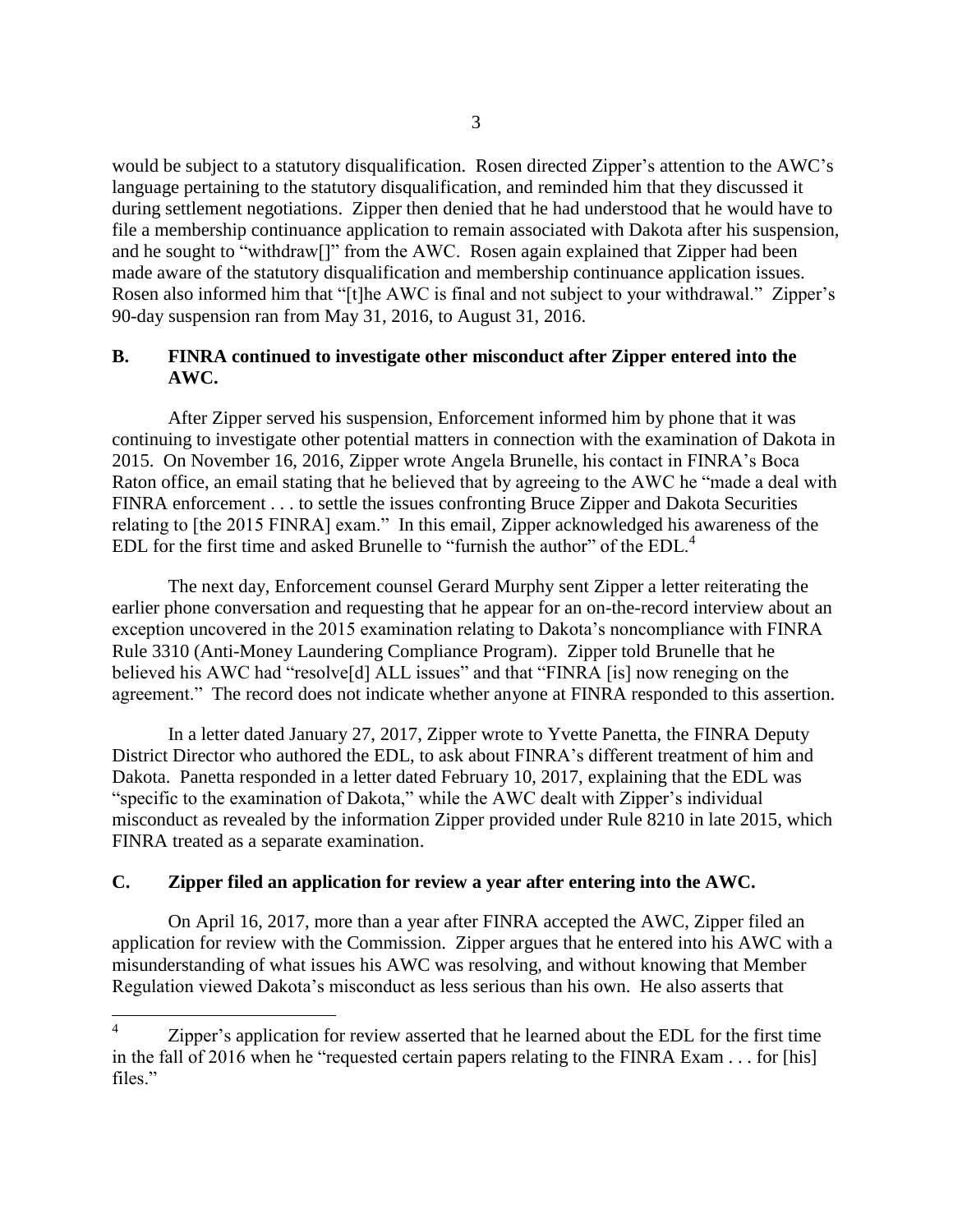FINRA is engaged in a cover up and is "hell bent on destroying both [him] and [his] firm." Zipper asks that we "review" his "case," compel FINRA's Boca Raton office to provide him with internal emails and other communications, and initiate an investigation into FINRA. FINRA moves to dismiss.

### **II. Analysis**

We dismiss Zipper's application for review because Zipper's AWC contains a valid and enforceable appellate waiver, Zipper is not entitled to the remaining relief he requests, and in any case his application for review is untimely.

#### **A. Zipper waived his right to appellate review in his AWC.**

Although Zipper's application for review does not clearly specify the relief he seeks, we construe it as a request to set aside his AWC because he contends that he signed the AWC with incomplete information and asks us to "review" his "case."<sup>5</sup> FINRA contends that we are "preclude[d]" from reviewing the AWC because it contains an appellate waiver: Zipper "specifically and voluntarily waive[d]" his right "[t]o appeal any such decision to . . . the U.S. Securities and Exchange Commission and a U.S. Court of Appeals." FINRA's rules specify that an AWC waives the respondent's right to appeal to the Commission and to further judicial review.<sup>6</sup> Approving those rules, we said that "a respondent may not 'appeal' any final action contained in an AWC . . . that has been accepted by [FINRA].<sup> $\frac{3}{7}$ </sup> We conclude, consistent with this authority, that an appellate waiver in an otherwise valid AWC is presumptively enforceable.<sup>8</sup>

Zipper's AWC is valid and enforceable, and his appellate waiver is binding. $9$  The record does not support Zipper's contention that he executed the AWC based on a misunderstanding. The AWC specified that he had "read and underst[oo]d" its provisions, could "ask questions

6 *See* FINRA Rule 9216(a)(1) (authorizing the Department of Enforcement or the Department of Market Regulation to prepare and request execution of "a letter accepting a finding of violation, consenting to the imposition of sanctions, and agreeing to waive," among other things, "any right of appeal to . . . the SEC, and the courts, or to otherwise challenge the validity of the letter, if the letter is accepted"); FINRA Rule 9270(d)(1)(A) (specifying that by submitting an offer of settlement, a respondent waives "any right of appeal to . . . the SEC, and the courts, or any right otherwise to challenge or contest the validity of the order issued, if the offer of settlement and order of acceptance are accepted").

<sup>7</sup> *Order Approving Proposed Rule Change*, File No. SR-NASD-97-28, Exchange Act Release No. 38908, 1997 WL 441929, at \*38 n.198 (Aug. 7, 1997).

8 *See McCall v. U.S. Post Office*, 839 F.2d 664, 666-67 (Fed. Cir. 1988) (concluding that a federal agency may enforce an appellate waiver in an agreement forbearing disciplinary action).

We need not decide whether an AWC may ever be challenged as unenforceable.

 5 15 U.S.C. § 78s(e)(1)(B).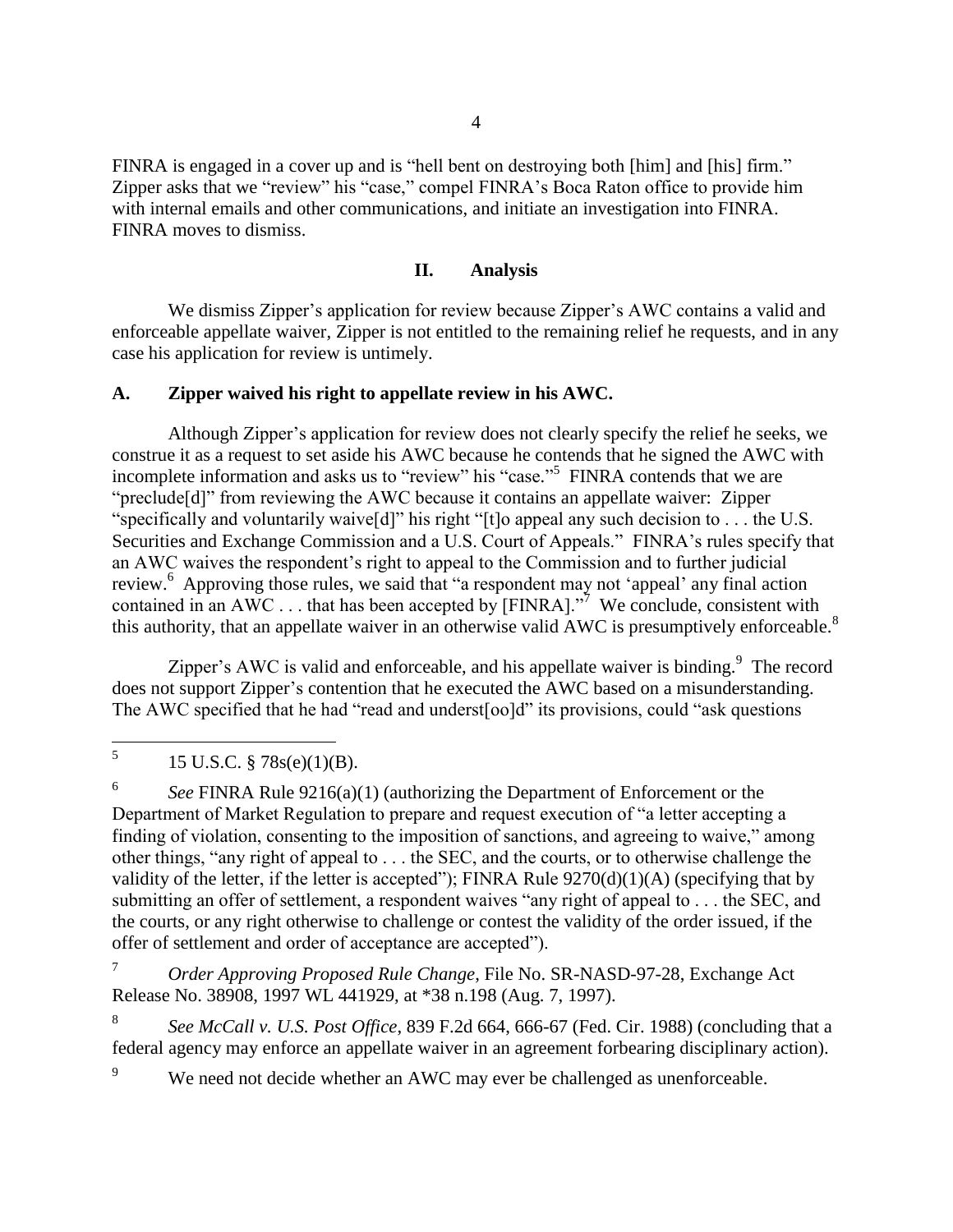about it," had "agreed to its provisions voluntarily," and had only been induced to sign by "the terms set forth herein and the prospect of avoiding the issuance of a Complaint."<sup>10</sup> The AWC also made clear that he would be subject to a statutory disqualification and that he would waive his appellate rights. And it focused on his own misconduct in not updating his Form U4—not Dakota's misconduct related to Forms U4, or either of their misconduct related to other exceptions FINRA found in its Dakota examination. Nor did it purport to preclude FINRA from examining Zipper or Dakota with respect to those other exceptions. Despite Zipper's assertion that he did not receive the EDL before entering into the AWC, he offers no evidence that FINRA misled him about how serious it considered his misconduct and Dakota's misconduct respectively. For these reasons, we find that Zipper's AWC is binding and that he waived his right to appeal the AWC to the Commission. $^{11}$ 

### **B. Zipper is not entitled to the relief he requests.**

Zipper claims that FINRA is covering up its inconsistent treatment of him and Dakota and asks for discovery from FINRA about this alleged cover-up and for an "investigation as to what is going on." We construe Zipper's assertions that FINRA is covering up its attempts to "destroy[]" him as an allegation that it is biased against him. We have previously rejected requests for discovery related to unsubstantiated allegations that FINRA is biased,  $12$  and do so again here because Zipper has failed to substantiate any claim of bias.

Zipper also asks us to "do [our] own investigation." Section  $19(h)(1)$  of the Securities Exchange Act of 1934 authorizes us to institute public administrative proceedings against a registered securities association that has not complied with its own rules or satisfied its

<sup>11</sup> FINRA says that it "assume[s] *arguendo*," but does not "conced[e]," that we have jurisdiction under Exchange Act Section 19(d) to review Zipper's appeal of his AWC. *See* 15 U.S.C. § 78s(d) (authorizing us to review a final disciplinary sanction imposed by FINRA). In light of our disposition, we too assume without deciding that jurisdiction exists. *Cf.* FINRA Rule  $9270(g)$  (explaining that an "order of acceptance" by FINRA of an AWC "shall constitute final disciplinary action of FINRA"); *Sky Capital LLC*, Exchange Act Release No. 55828, 2007 WL 1559228, at \*3 (May 30, 2007) (assuming that an AWC is a "final disciplinary sanction" but that the respondents had "waived their rights to appeal to the Commission").

<sup>12</sup> *Asensio & Co., Inc.*, Exchange Act Release No. 68505, 2012 WL 6642666, at \*15 & n.85 (Dec. 20, 2012); *see, e.g., John Montelbano*, Exchange Act Release No. 47227, 2003 WL 147562, at \*12 (Jan. 22, 2003) (rejecting discovery request because respondent is "not entitled to go on a fishing expedition in the hope that something might turn up to aid his defense").

 $10\,$ *Cf.* Restatement (Second) of the Law of Contracts § 157 cmt. b ("Generally, one who assents to a writing is presumed to know its contents and cannot escape being bound by its terms merely by contending that he did not read them; his assent is deemed to cover unknown as well as known terms."); *see also Notice of Filing of a Proposed Rule Change*, File No. SR-NASD-97- 28, Exchange Act Release No. 38545, 1997 WL 211525, at \*54 (Apr. 24, 1997) (explaining that an AWC is an agreement to "resolve the matter in a pre-complaint environment").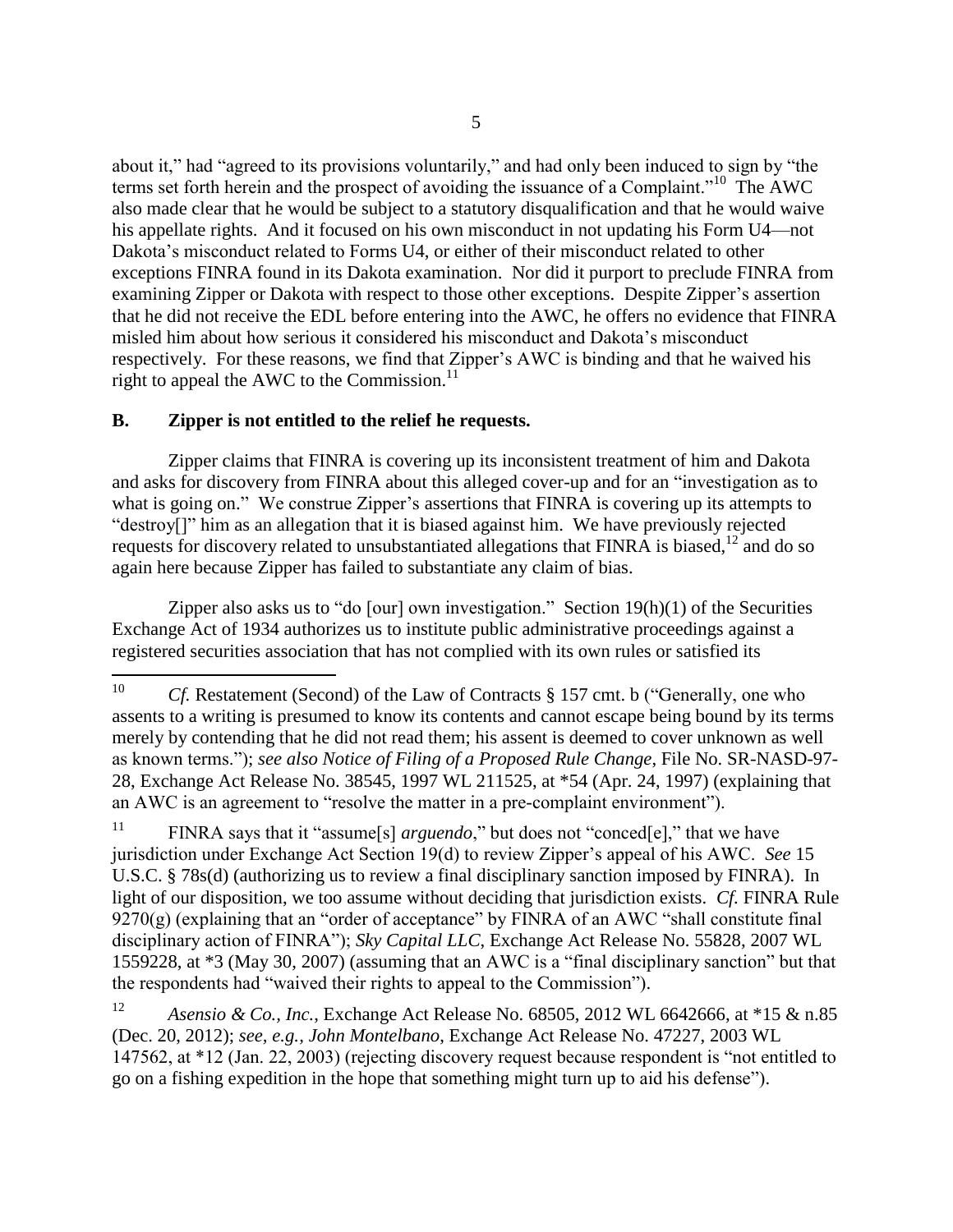obligations under the Exchange Act to enforce its rules and the federal securities laws.<sup>13</sup> But Section 19(h)(1) does not authorize a private litigant's petition to initiate proceedings; as we have said, "the case initiating document" in a Section 19(h)(1) proceeding is an "order instituting proceedings, not [a] [p]etition" filed by a private litigant.<sup>14</sup> We therefore deny the request insofar as it cannot be adjudicated in the appeal before us.<sup>15</sup>

### **C. Zipper's application for review is untimely.**

Zipper's untimely filing of his application for review provides an independent basis for dismissing his appeal.<sup>16</sup> Exchange Act Section 19(d)(2) provides that appeals from actions of self-regulatory organizations must be filed by the aggrieved person "within thirty days after the date such notice was . . . received by [the] aggrieved person, or within such longer period as [the Commission] may determine."<sup>17</sup> Rule of Practice 420(b) provides that the Commission "will not extend this 30-day period, absent a showing of extraordinary circumstances."<sup>18</sup>

Zipper did not file his application for review within thirty days after receiving notice that FINRA had accepted the AWC. The AWC was accepted on April 22, 2016, and he filed his application for review nearly one year later on April 16, 2017. Zipper responds that his application was timely because he tried to withdraw from the AWC "the very next day after it was signed," but this does not change the fact that he did not file his application for review *with*  the Commission within thirty days.<sup>19</sup> Even if the thirty-day period began to run from February 10, 2017, the date of the letter Zipper received from Panetta explaining the difference between the EDL and the AWC,<sup>20</sup> the application for review would still be untimely; Zipper waited more

<sup>14</sup> *Citadel Secs.*, Exchange Act Release No. 78340, 2016 WL 3853760, at \*4 (July 15, 2016).

<sup>15</sup> In furtherance of our FINRA oversight responsibilities, Zipper's application for review has been referred to the appropriate staff for such action as may be appropriate. *See BFG Secs., Inc.*, Exchange Act Release No. 44627, 2001 WL 865449, at \*1 n.1 (July 31, 2001).

<sup>16</sup> *See Aliza A. Manzella*, Exchange Act Release No. 77084, 2016 WL 489353, at \*4 (Feb. 8, 2016) (dismissing application for review as untimely as well as for the "independent" reason that the applicant failed to exhaust administrative remedies before FINRA).

 $17 \t15 \tU.S.C. \t§ 78s(d)(2).$ 

 $18$  17 C.F.R. § 201.420(b).

<sup>19</sup> Zipper disputes the date on which he purportedly sought to withdraw from the AWC, but his application for review would be untimely even if we credited Zipper's factual assertion.

<sup>20</sup> We neither find nor mean to imply that the 30-day period started to run with this letter.

<sup>13</sup> <sup>13</sup> 15 U.S.C. § 78s(h); *see, e.g., NASD, Inc.*, Exchange Act Release No. 37538, 1996 WL 447193 (Aug. 8, 1996) (order instituting public proceedings pursuant to Exchange Act Section 19(h)(1), making findings, and imposing remedial sanctions).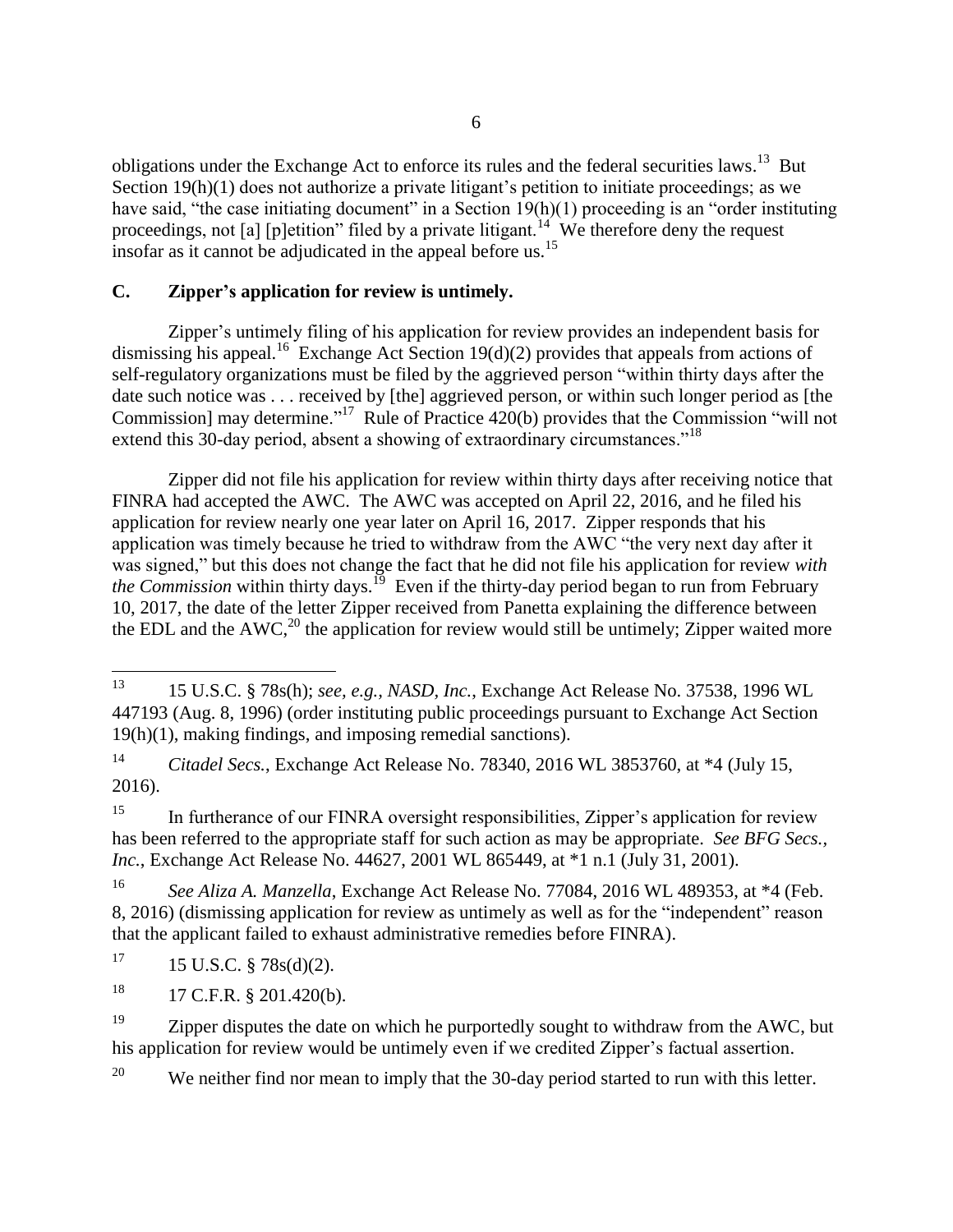than two and a half months after receiving it to file his application for review. Zipper never sought an extension of the filing deadline, and now provides no justification for his untimely filing.

As we have repeatedly observed, "'strict compliance with filing deadlines facilitates finality and encourages parties to act timely in seeking relief.' Unmet deadlines may cut off substantive rights to review, but this is their function.<sup> $521$ </sup> Because Zipper has not shown that extraordinary circumstances excuse his delay, we find his application for review untimely.<sup>22</sup>

An appropriate order will issue.<sup>23</sup>

By the Commission (Chairman CLAYTON and Commissioners STEIN and PIWOWAR).

> Brent J. Fields Secretary

<sup>21</sup> <sup>21</sup> *Manzella*, 2016 WL 489353, at \*4 (quoting *Walter V. Gerasimowicz*, Exchange Act Release No. 72133, 2014 WL 1826641, at \*2 (May 8, 2014) (citation omitted)).

<sup>22</sup> *See Kalid Morgan Jones*, Exchange Act Release No. 80635, 2017 WL 1862331, at \*5-6 (May 8, 2017) (declining to review an application filed three months late where no extraordinary circumstances existed to excuse the untimely filing).

<sup>&</sup>lt;sup>23</sup> We have considered all of the parties' contentions. We have rejected or sustained them to the extent that they are inconsistent or in accord with the views expressed in this opinion.